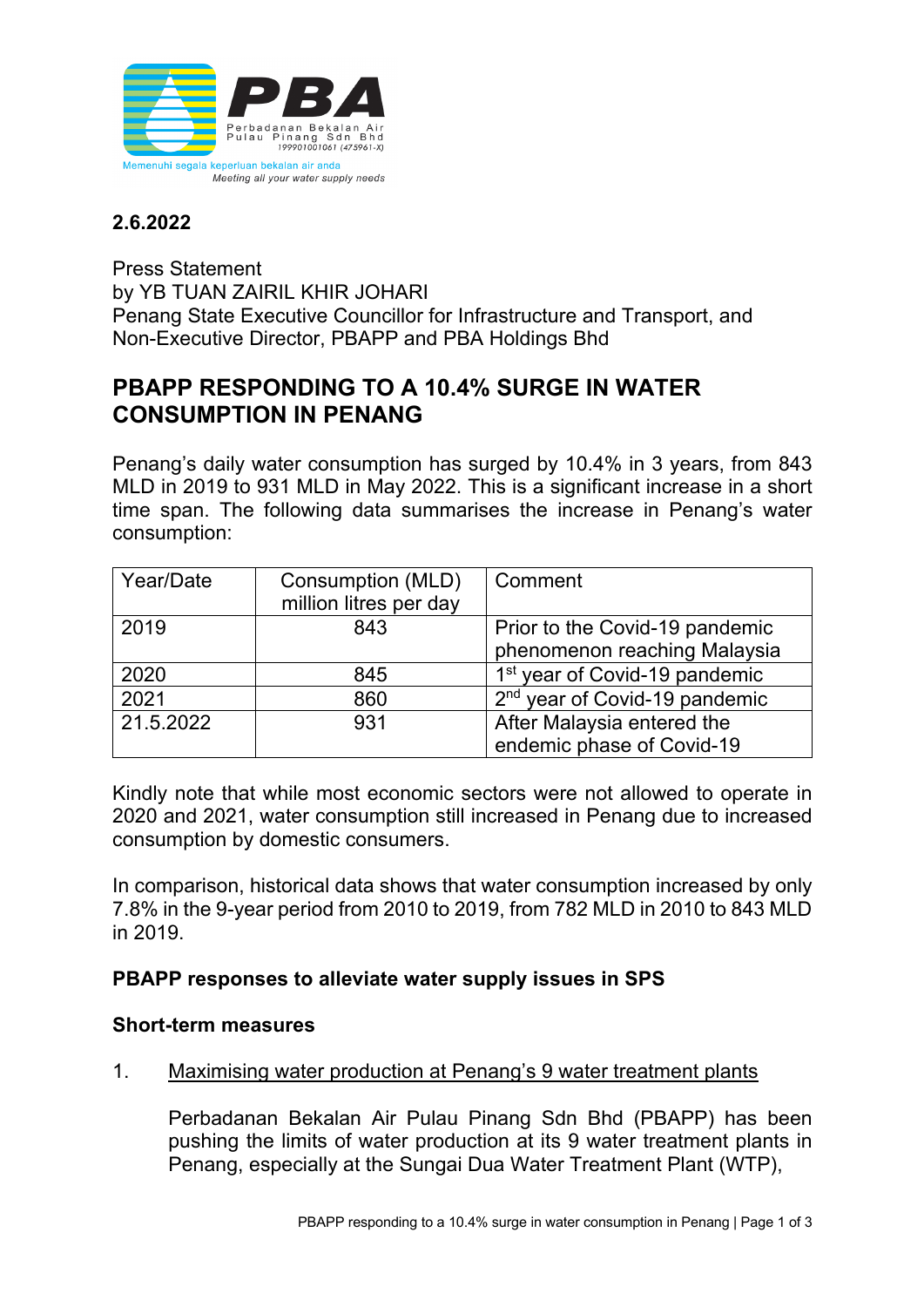

in Seberang Perai Utara, which produces more than 80% of the treated water in Penang. All WTPs in Penang are now running at optimal capacity, 24/7.

#### 2. Diversion of more treated water to Seberang Perai Selatan (SPS)

PBAPP is pumping more treated water from the Sungai Dua WTP to SPS to meet the water demand of 32,993 registered water consumers. 3. Deployment of water tankers and static tanks to SPS from May 2022

PBAPP has been deploying water tankers, static water tanks and personnel to address issues of unscheduled water supply interruptions at end-of-line (EOL) and higher ground areas in SPS, including Taman Seruling Emas, Taman Widuri, Kampung Sungai Duri, Kampung Sungai Baong, Permatang Ara and the Sungai Baong Industrial Area.

#### 4. Implementation of the SPS-Water Supply Contingency Plan 2022 (SPS-WSCP 2022) from 26.5.2022

The SPS-WSCP is now prioritising water supply to 32,993 water consumers in SPS for 12 hours, from 6.01pm – 6.00am daily. During these overnight hours, water supply to the Batu Kawan and Bukit Minyak industrial areas is being regulated. Hence, more water is being pumped to residential areas in SPS.

Since all domestic premises should be equipped with 24-hour water storage tanks, this measure has allowed the majority of SPS domestic consumers to fill their water tanks and store sufficient water for use daily. PBAPP is fine-tuning the SPS-WSCP to optimise supply to EOL and higher ground areas

#### **Medium-term measures soon**

• Installation of booster pump

PBAPP will install a booster pump to pump more water to EOL and higher ground areas in SPS, including Taman Seruling Emas, Taman Widuri, Kampung Sungai Duri, Kampung Sungai Baong, Permatang Ara and the Sungai Baong Industrial Area.